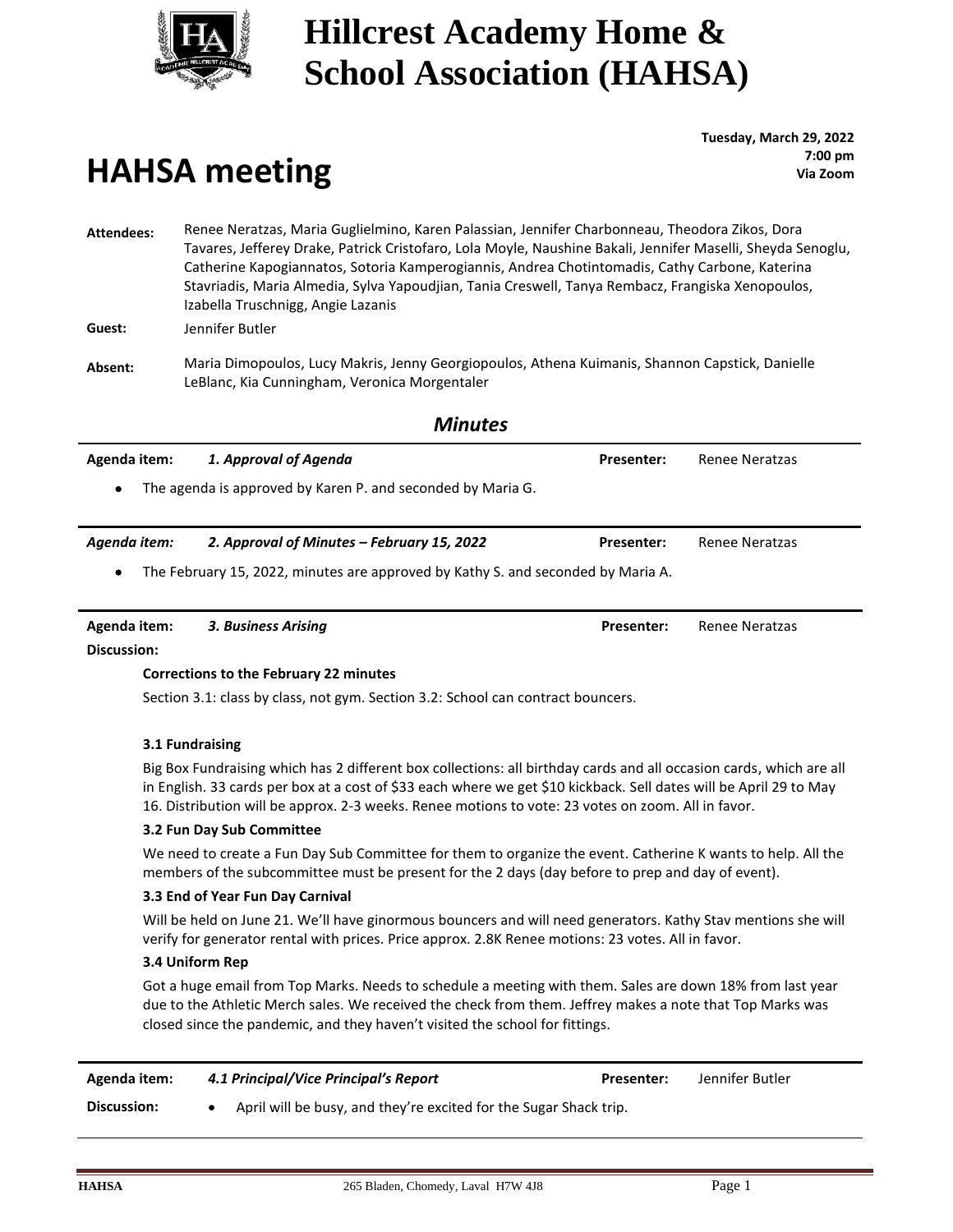

# **Hillcrest Academy Home & School Association (HAHSA)**

- • Second floor on way to install air conditioners for June. Received a generous \$500 donation to kick off 1st floor ac fundraiser.
- Reading week is coming up.
- Parent-teacher interviews coming up.
- Raised \$907 for Ukraine. Sandy will be bringing donations and funds to the Ukrainian church.
- Grade 6 info: \$2000 of the funds were transferred for use of bussing for their camping trip in June. Also gifting a t-shirt for grads. Food trucks with dessert for June 10.

| Agenda item:       | 4.2 President's Report                                                                                                                                                                                                                                                                                                                                                                                | Presenter:        | <b>Renee Neratzas</b> |  |  |
|--------------------|-------------------------------------------------------------------------------------------------------------------------------------------------------------------------------------------------------------------------------------------------------------------------------------------------------------------------------------------------------------------------------------------------------|-------------------|-----------------------|--|--|
| <b>Discussion:</b> | There was a special meeting about the sugar shack trip. Thanks everyone who was able to discuss<br>$\bullet$<br>and vote. HAHSA donating \$4670 towards field trip and school matched the amount.                                                                                                                                                                                                     |                   |                       |  |  |
|                    | Cathy Carbone, Karen, Renee, and Maria have worked together to update the constitution bylaws<br>$\bullet$<br>and contacted QFHSA to update the missing info. Last update of the constitution was in 2019.                                                                                                                                                                                            |                   |                       |  |  |
|                    | Voting online: Zoom vs. email. When done by zoom people can participate in the discussion.                                                                                                                                                                                                                                                                                                            |                   |                       |  |  |
|                    | BBQ/End of Year Fun Day scheduled for June.<br>$\bullet$                                                                                                                                                                                                                                                                                                                                              |                   |                       |  |  |
|                    | Reptizoo scheduled for May.                                                                                                                                                                                                                                                                                                                                                                           |                   |                       |  |  |
| Agenda item:       | 4.3 Vice President's Report                                                                                                                                                                                                                                                                                                                                                                           | Presenter:        | Sheyda Senoglu        |  |  |
| <b>Discussion:</b> | Nothing to report                                                                                                                                                                                                                                                                                                                                                                                     |                   |                       |  |  |
| Agenda item:       | <b>4.4 Treasurer's Report</b>                                                                                                                                                                                                                                                                                                                                                                         | <b>Presenter:</b> | Maria Guglielmino     |  |  |
| <b>Discussion:</b> | Maria shares the monthly updates (pdf will be attached)<br>٠                                                                                                                                                                                                                                                                                                                                          |                   |                       |  |  |
| Agenda item:       | 4.5 Governing Board Representative's Report                                                                                                                                                                                                                                                                                                                                                           | <b>Presenter:</b> | Theodora Zikos        |  |  |
| <b>Discussion:</b> | Nothing to report                                                                                                                                                                                                                                                                                                                                                                                     |                   |                       |  |  |
| Agenda item:       | 4.6 Charity Director's Report                                                                                                                                                                                                                                                                                                                                                                         | Presenter:        | Cathy Carbone         |  |  |
| <b>Discussion:</b> | Nothing to report                                                                                                                                                                                                                                                                                                                                                                                     |                   |                       |  |  |
| Agenda item:       | 4.7 Fundraising Director's Report                                                                                                                                                                                                                                                                                                                                                                     | Presenter:        | Karen Palassian       |  |  |
| <b>Discussion:</b> | Afterschool activities - registration is going well. Over capacity for Fusion Sports and dance.<br>$\bullet$<br>Cooking classes sold out in 3 days. Soccer is quite popular. Less registrations for Greek. Kathy Stav<br>mentions that kids who already speak Greek at home or are too advanced aren't learning<br>anything. She suggests a beginner's class and an advanced class for the next year. |                   |                       |  |  |
|                    | Used uniform sale and Super Recycleur scheduled for April 30.                                                                                                                                                                                                                                                                                                                                         |                   |                       |  |  |
| Agenda item:       | 4.8 QFHSA Representative's Report                                                                                                                                                                                                                                                                                                                                                                     | <b>Presenter:</b> | Naushine Bakali       |  |  |
| <b>Discussion:</b> | Nothing to report.                                                                                                                                                                                                                                                                                                                                                                                    |                   |                       |  |  |
| Agenda item:       | 4.9 Uniform Representative's Report                                                                                                                                                                                                                                                                                                                                                                   | Presenter:        | Angie Lazanis         |  |  |